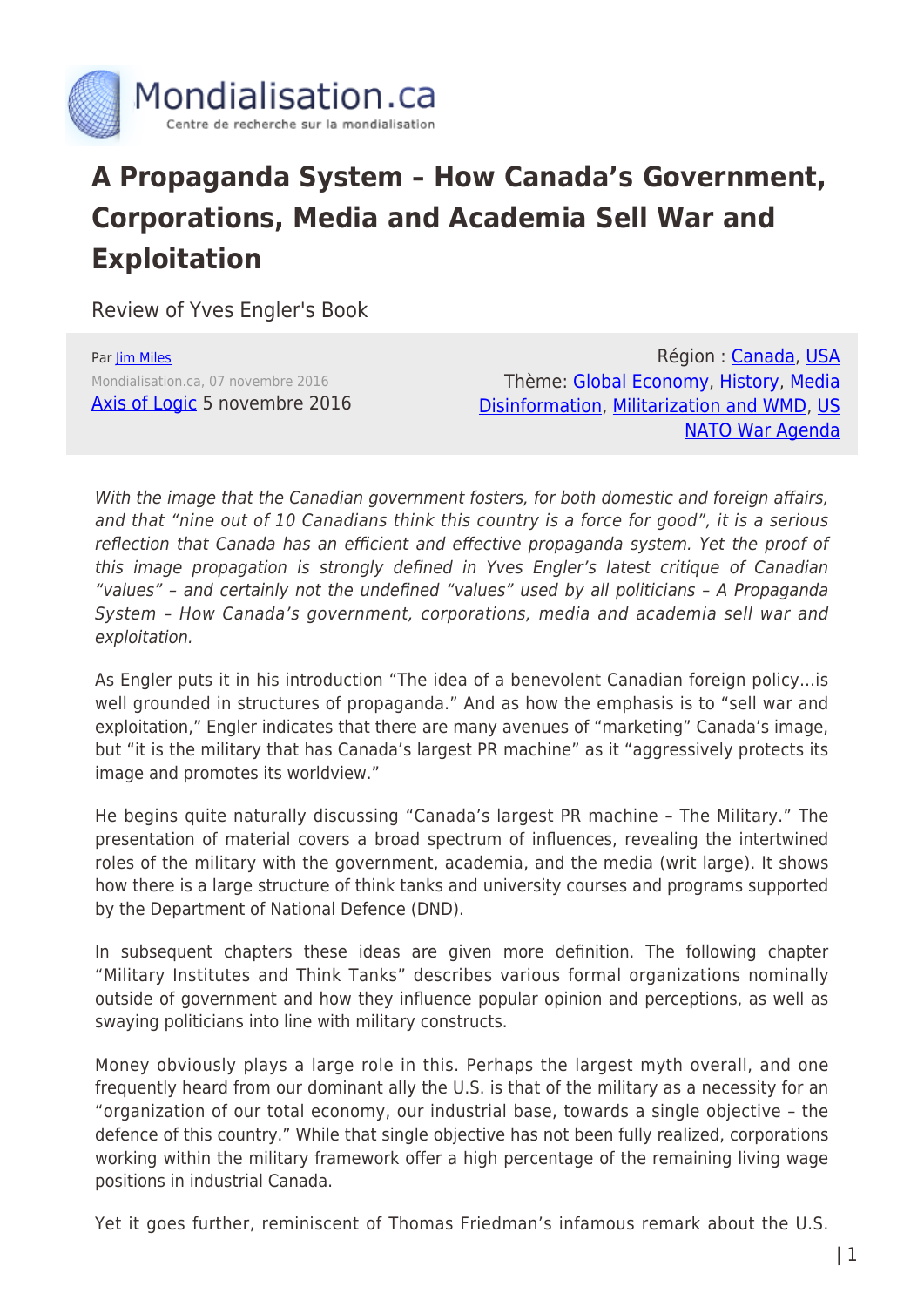economy and trade and commerce protected by the "hidden fist of the military," as the DND and the Molson Foundation "advocated increased military spending to defend free trade." Say what…??? Can the authors of this and similar statements not realize how fully contradictory the idea of military control and free trade are? It's almost mind numbing in its arrogance based on wilful ignorance.

The next Chapter focuses on "The Academic Connection" and outlines the many links between the government, the military in particular, and many of the "think tanks" that provide propaganda cover for foreign policy initiatives. Its initial focus is on the Munk Centre at the University of Toronto, being "Canada's most influential global studies program…the brainchild of a mining [magnate] with a significant personal stake in a particular foreign policy." That foreign policy covers many regions of the world and the program's policies are designed to stifle resistance to the damages created by the mining interests, and the interests of Israel in relation to the Palestinians.

"Arms Lengths Institutions" continues with exposing other supposedly independent operations. Part of the emphasis is on how aid is used for appearances of doing good but "may be used to induce the underdeveloped countries to accept the international status quo." Part of this are the IMF's 'structural adjustment programs'. Another part is the failed doctrine of "right to protect" "used by the powerful against the weak" as Canada has done in Yugoslavia, Libya, Haiti, Syria/Iraq and Afghanistan. For the latter the idea of supporting Afghan women "used feminism to justify imperialism." Looking at Afghanistan now, it is obvious that too many lives and a lot of money were wasted in a bogus 'humanitarian' war.

Many different areas are covered in the chapter "Owning the media," ranging from the overthrow of Jean-Bertrand Aristide of Haiti to the corrupt use of aid to the Palestinian Authority on to Cambodia, East Timor, the global mining community, and General Motors (and the power of advertising and sponsorship). Following from the latter Engler discusses the huge influence from U.S. media, how journalists are embedded with the armed forces, and the structural biases of the media to report only the mainstream spin and ignore items that do not fit the government point of view. He ends with a quote from Chomsky and Herman writing about "manufactured consent" the idea that filters are applied that support "elite domination of the media and the marginalization of dissidents."

In effect, if someone in media has made it into the mainstream, they are working willingly with these filters believing they are being objective, or as often promoted, using the idea of 'balanced' reporting.

The last two chapters are the most powerful as they bring together the ideas of propaganda from throughout the work and demonstrate how they have worked through the various wars that Canada has promoted over the course of its history. The lies, distortions, omissions, and fabrications are used by the government and the media; this "dynamic propaganda system is prepared to obfuscate, suppress and lie during war." It could be added, in consideration of current events in Syria and Ukraine, to demonize the 'other', to create an evil 'other', an evil enemy that the government can use to focus the ignorance of the population on.

Engler's A Propaganda System is a dense read in that it is fully referenced and puts forth many connections in a short space. It serves as a great inventory of Canadian propaganda misdeeds, a valuable compendium and resource book for anyone examining global foreign affairs in relation to Canada. In essence, it is an examination of Canada's 'deep state' – the people and the institutions that truly have the power to decide on both domestic and foreign